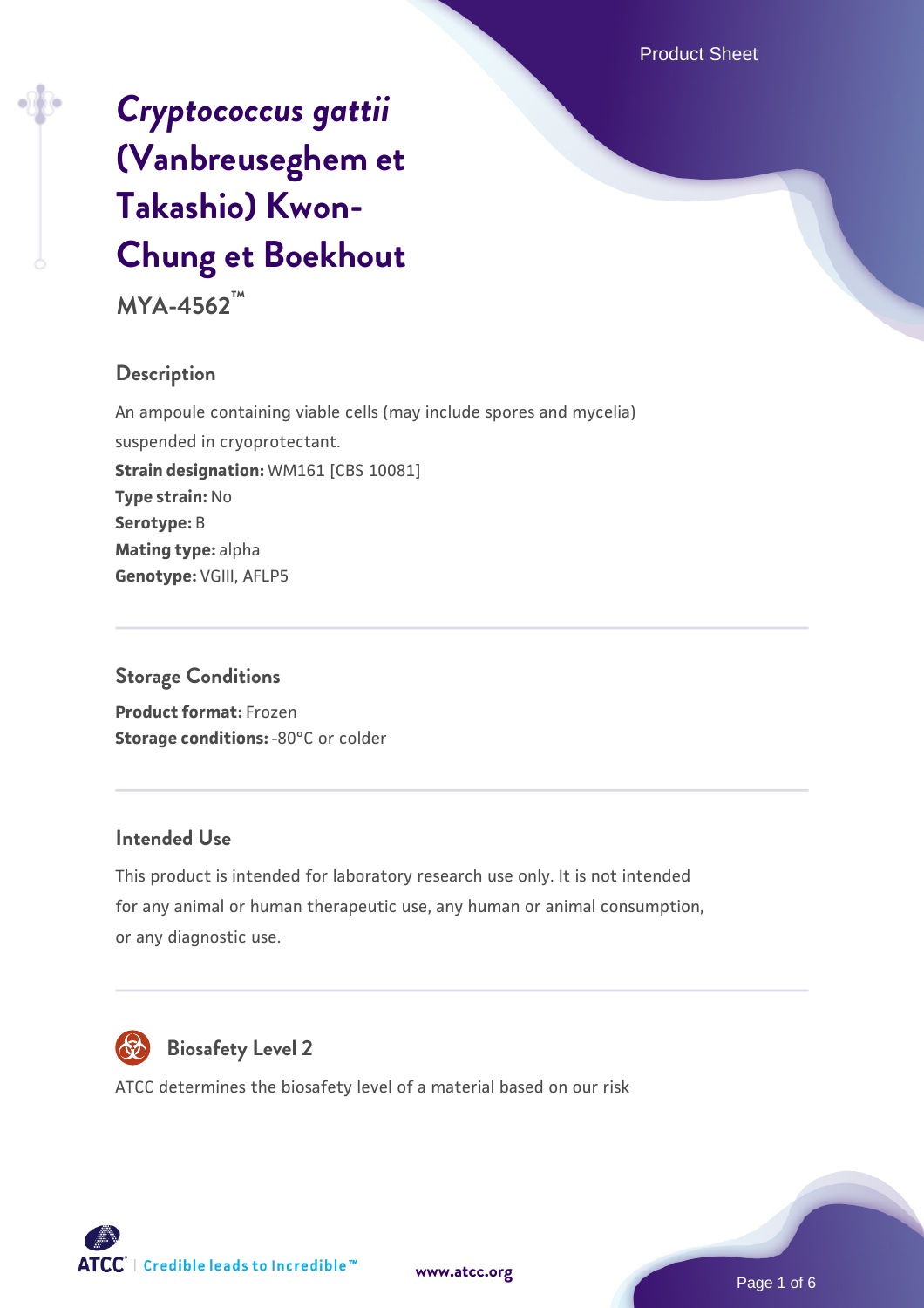# **[Cryptococcus gattii](https://www.atcc.org/products/mya-4562)** [\(Vanbreuseghem et Takashio\) Kwon-](https://www.atcc.org/products/mya-4562)**New American Product Sheet [Chung et Boekhout](https://www.atcc.org/products/mya-4562)**

**MYA-4562**

assessment as guided by the current edition of *Biosafety in Microbiological and Biomedical Laboratories (BMBL)*, U.S. Department of Health and Human Services. It is your responsibility to understand the hazards associated with the material per your organization's policies and procedures as well as any other applicable regulations as enforced by your local or national agencies.

ATCC highly recommends that appropriate personal protective equipment is always used when handling vials. For cultures that require storage in liquid nitrogen, it is important to note that some vials may leak when submersed in liquid nitrogen and will slowly fill with liquid nitrogen. Upon thawing, the conversion of the liquid nitrogen back to its gas phase may result in the vial exploding or blowing off its cap with dangerous force creating flying debris. Unless necessary, ATCC recommends that these cultures be stored in the vapor phase of liquid nitrogen rather than submersed in liquid nitrogen.

## **Certificate of Analysis**

For batch-specific test results, refer to the applicable certificate of analysis that can be found at www.atcc.org.

#### **Growth Conditions**

**Medium:**  [ATCC Medium 200: YM agar or YM broth](https://www.atcc.org/-/media/product-assets/documents/microbial-media-formulations/2/0/0/atcc-medium-200.pdf?rev=ac40fd74dc13433a809367b0b9da30fc) [ATCC Medium 325: Malt extract agar \(Blakeslee's formula\)](https://www.atcc.org/-/media/product-assets/documents/microbial-media-formulations/3/2/5/atcc-medium-325.pdf?rev=146ec77015184a96912232dcb12386f9) [ATCC Medium 336: Potato dextrose agar \(PDA\)](https://www.atcc.org/-/media/product-assets/documents/microbial-media-formulations/3/3/6/atcc-medium-336.pdf?rev=d9160ad44d934cd8b65175461abbf3b9) **Temperature:** 20-25°C **Atmosphere:** Aerobic

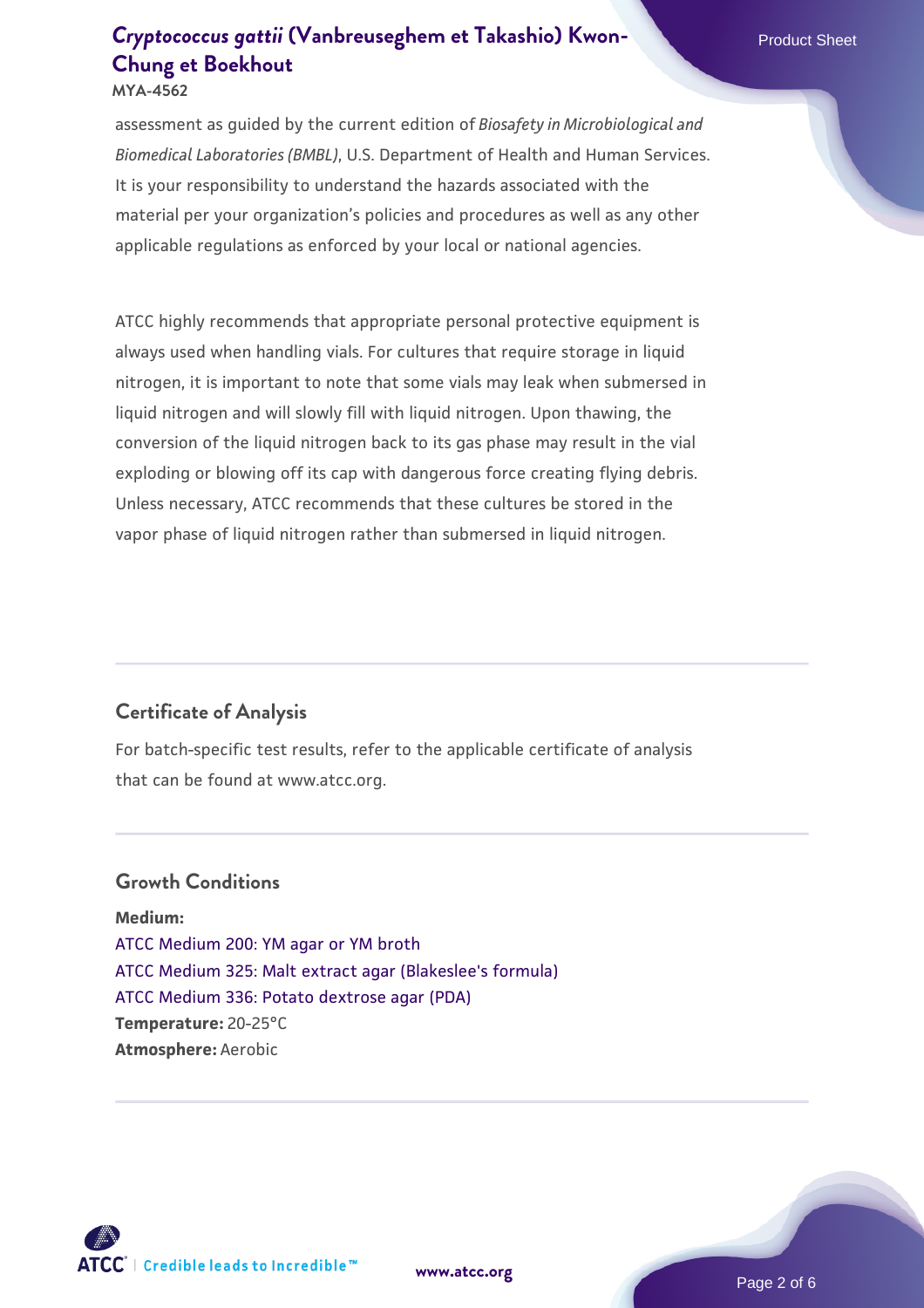# **[Cryptococcus gattii](https://www.atcc.org/products/mya-4562)** [\(Vanbreuseghem et Takashio\) Kwon-](https://www.atcc.org/products/mya-4562) Product Sheet **[Chung et Boekhout](https://www.atcc.org/products/mya-4562)**

**MYA-4562**

#### **Handling Procedures**

**Frozen ampoules** packed in dry ice should either be thawed immediately or stored in liquid nitrogen. If liquid nitrogen storage facilities are not available, frozen ampoules may be stored at or below -70°C for approximately one week. **Do not under any circumstance store frozen ampoules at refrigerator freezer temperatures (generally -20°C).** Storage of frozen material at this temperature will result in the death of the culture.

- 1. To thaw a frozen ampoule, place in a **25°C to 30°C** water bath, until just thawed (**approximately 5 minutes**). Immerse the ampoule just sufficient to cover the frozen material. Do not agitate the ampoule.
- 2. Immediately after thawing, wipe down ampoule with 70% ethanol and aseptically transfer 10 µL (or any amount desired up to all) of the content onto a plate or broth with medium recommended.
- Incubate the inoculum/strain at the temperature and conditions 3. recommended.
- 4. Inspect for growth of the inoculum/strain regularly. The sign of viability is noticeable typically after 1-2 days of incubation. However, the time necessary for significant growth will vary from strain to strain.

#### **Notes**

Reference strain of VG III, AFLP5 molecular type of *C. gattii* strains.

#### **Material Citation**

If use of this material results in a scientific publication, please cite the material in the following manner: *Cryptococcus gattii* (Vanbreuseghem et Takashio) Kwon-Chung et Boekhout (ATCC MYA-4562)

#### **References**

References and other information relating to this material are available at



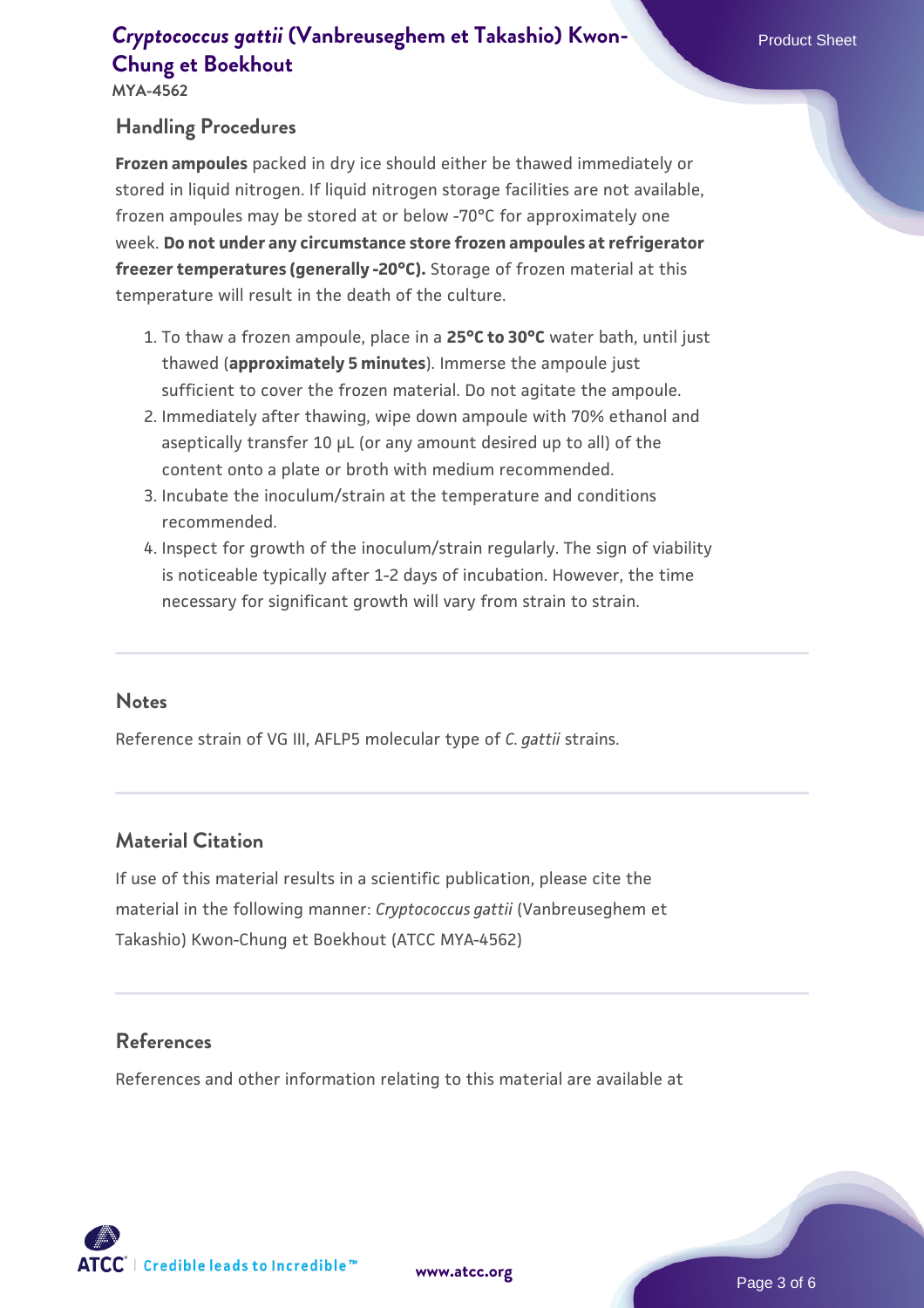#### **[Cryptococcus gattii](https://www.atcc.org/products/mya-4562)** [\(Vanbreuseghem et Takashio\) Kwon-](https://www.atcc.org/products/mya-4562) **[Chung et Boekhout](https://www.atcc.org/products/mya-4562) MYA-4562**

www.atcc.org.

#### **Warranty**

The product is provided 'AS IS' and the viability of ATCC® products is warranted for 30 days from the date of shipment, provided that the customer has stored and handled the product according to the information included on the product information sheet, website, and Certificate of Analysis. For living cultures, ATCC lists the media formulation and reagents that have been found to be effective for the product. While other unspecified media and reagents may also produce satisfactory results, a change in the ATCC and/or depositor-recommended protocols may affect the recovery, growth, and/or function of the product. If an alternative medium formulation or reagent is used, the ATCC warranty for viability is no longer valid. Except as expressly set forth herein, no other warranties of any kind are provided, express or implied, including, but not limited to, any implied warranties of merchantability, fitness for a particular purpose, manufacture according to cGMP standards, typicality, safety, accuracy, and/or noninfringement.

#### **Disclaimers**

This product is intended for laboratory research use only. It is not intended for any animal or human therapeutic use, any human or animal consumption, or any diagnostic use. Any proposed commercial use is prohibited without a license from ATCC.

While ATCC uses reasonable efforts to include accurate and up-to-date information on this product sheet, ATCC makes no warranties or representations as to its accuracy. Citations from scientific literature and patents are provided for informational purposes only. ATCC does not warrant that such information has been confirmed to be accurate or complete and



**[www.atcc.org](http://www.atcc.org)**

Page 4 of 6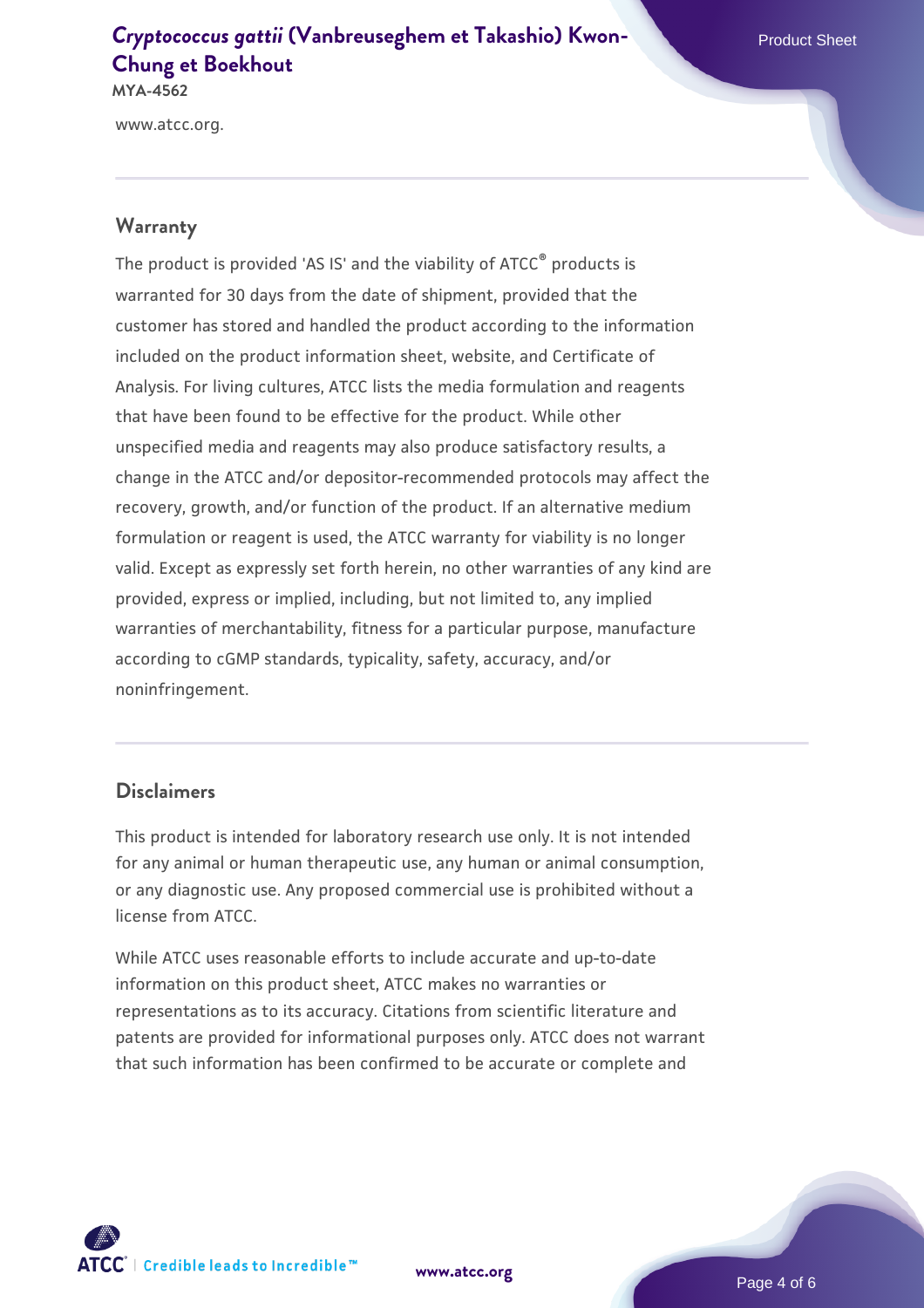# **[Cryptococcus gattii](https://www.atcc.org/products/mya-4562)** [\(Vanbreuseghem et Takashio\) Kwon-](https://www.atcc.org/products/mya-4562) Product Sheet **[Chung et Boekhout](https://www.atcc.org/products/mya-4562)**

**MYA-4562**

the customer bears the sole responsibility of confirming the accuracy and completeness of any such information.

This product is sent on the condition that the customer is responsible for and assumes all risk and responsibility in connection with the receipt, handling, storage, disposal, and use of the ATCC product including without limitation taking all appropriate safety and handling precautions to minimize health or environmental risk. As a condition of receiving the material, the customer agrees that any activity undertaken with the ATCC product and any progeny or modifications will be conducted in compliance with all applicable laws, regulations, and guidelines. This product is provided 'AS IS' with no representations or warranties whatsoever except as expressly set forth herein and in no event shall ATCC, its parents, subsidiaries, directors, officers, agents, employees, assigns, successors, and affiliates be liable for indirect, special, incidental, or consequential damages of any kind in connection with or arising out of the customer's use of the product. While reasonable effort is made to ensure authenticity and reliability of materials on deposit, ATCC is not liable for damages arising from the misidentification or misrepresentation of such materials.

Please see the material transfer agreement (MTA) for further details regarding the use of this product. The MTA is available at www.atcc.org.

#### **Copyright and Trademark Information**

© ATCC 2021. All rights reserved. ATCC is a registered trademark of the American Type Culture Collection.

#### **Revision**

This information on this document was last updated on 2021-05-20

#### **Contact Information**